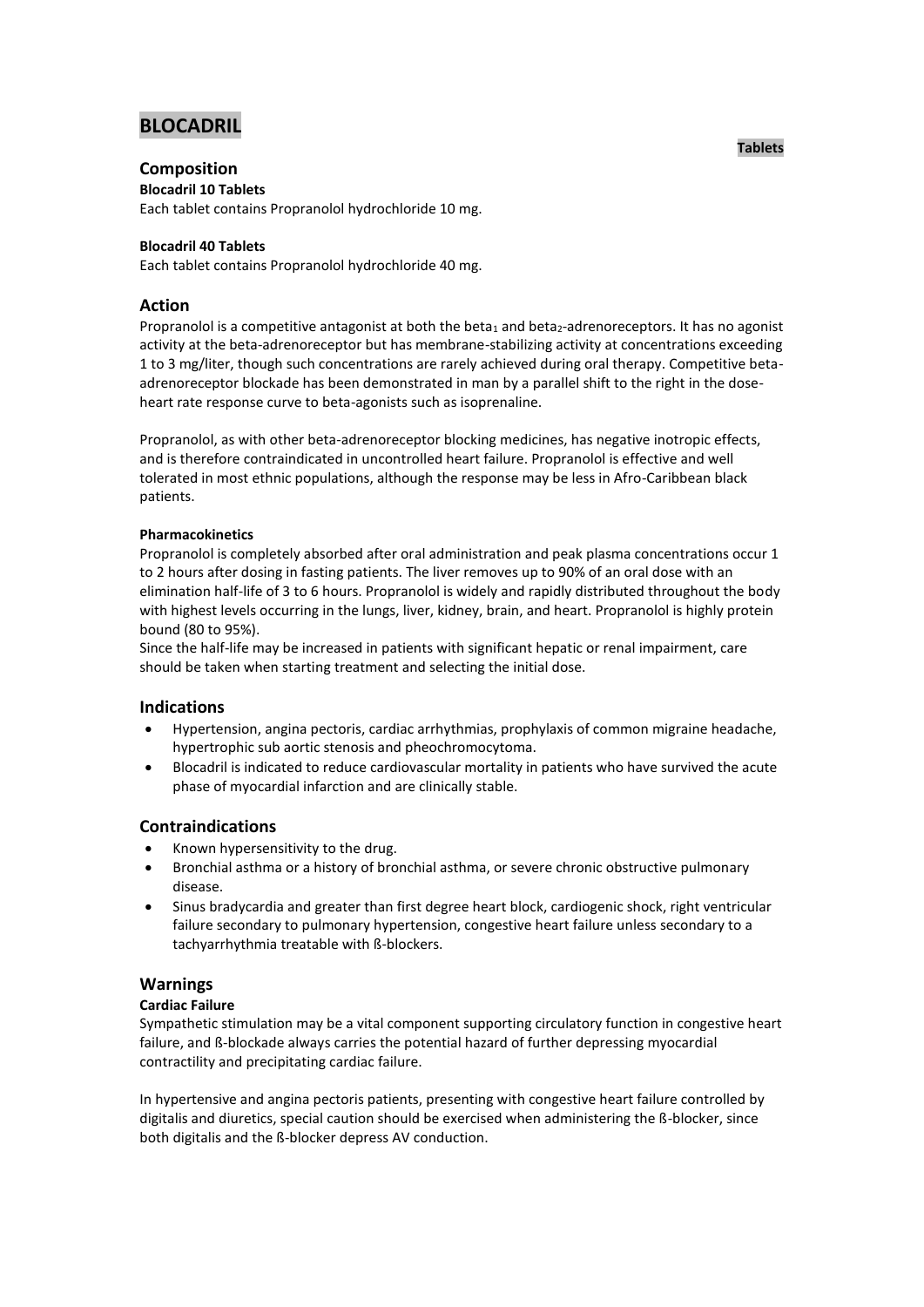In patients without a history of cardiac failure, continued depression of the myocardium by ß-blockers over a period of time can, in some cases, lead to cardiac failure. Therefore, at the first sign or symptom of impending cardiac failure, patients should be fully digitalized and/or given a diuretic. The response should be observed closely. If cardiac failure continues, despite adequate digitalization and diuretic therapy, ß-blocker therapy should be gradually withdrawn.

### **Discontinuation of Therapy**

#### *Ischemic Heart Disease*

Severe exacerbation of angina and the occurrence of myocardial infarction and ventricular arrhythmia have been reported in angina patients following the abrupt discontinuation of therapy with ßblockers. Because of the problems encountered with ß-blockers, when discontinuation of therapy is planned, patients should be carefully observed and advised to limit physical activity to a minimum.

If the angina worsens or acute coronary insufficiency develops, it is recommended that therapy be promptly reinstituted, at least temporarily.

#### *Thyrotoxicosis*

ß-Adrenergic blockade may mask certain clinical signs of hyperthyroidism (e.g. tachycardia). Abrupt withdrawal may be followed by an exacerbation of the symptoms of hyperthyroidism, including thyroid storm.

#### *Hypotension during Anaesthesia*

Some patients receiving ß-adrenergic blocking agents have been subject to protracted severe hypotension during anesthesia. Therefore, in elective surgery, ß-blockers should be withdrawn gradually. Clinical evidence suggests that the effect of ß-blockade is no longer present 48 hours after withdrawal of the drug. In emergency surgery, since ß-blockers are competitive inhibitors of ßadrenergic receptor agonists, their effects on the heart can be reversed by the administration of such agents (e.g, dobutamine or isoproterenol) with caution. Manifestations of vagal tone (e.g. profound bradycardia or hypotension) may be corrected by the I.V. administration of atropine 1-2 mg.

If ß-blockade is continued during surgery, care should be taken when using anesthetic agents, which depress the myocardium (e.g. ether, cyclopropane, tetrachloroethylene).

Propranolol is not to be used in the treatment of migraine after an attack has begun.

#### **Pregnancy**

#### *Category C*

Animal reproduction studies have shown an adverse effect on the fetus and there are no adequate and well-controlled studies in humans, but potential benefits may warrant use of the drug in pregnant women despite potential risks.

#### **Nursing Mothers**

ß-Blockers appear in breast milk. Patients using this drug should stop nursing.

## **Adverse Reactions**

The following adverse reactions have been reported with ß-adrenergic blocking agents. Although not all of them have been specifically attributed to any individual ß-blocker, the potential exists for their occurrence. This should be borne in mind when drugs of this class are used.

## **Cardiovascular**

Congestive heart failure, pulmonary edema, cardiac enlargement, secondary effects of decreased cardiac output which include syncope, vertigo, light-headedness and postural hypotension, severe bradycardia, lengthening of PR interval, second- and third-degree AV block, sinus arrest, palpitations, chest pains, cold extremities, Raynaud's phenomenon, claudication, hot flushes.

#### **Respiratory**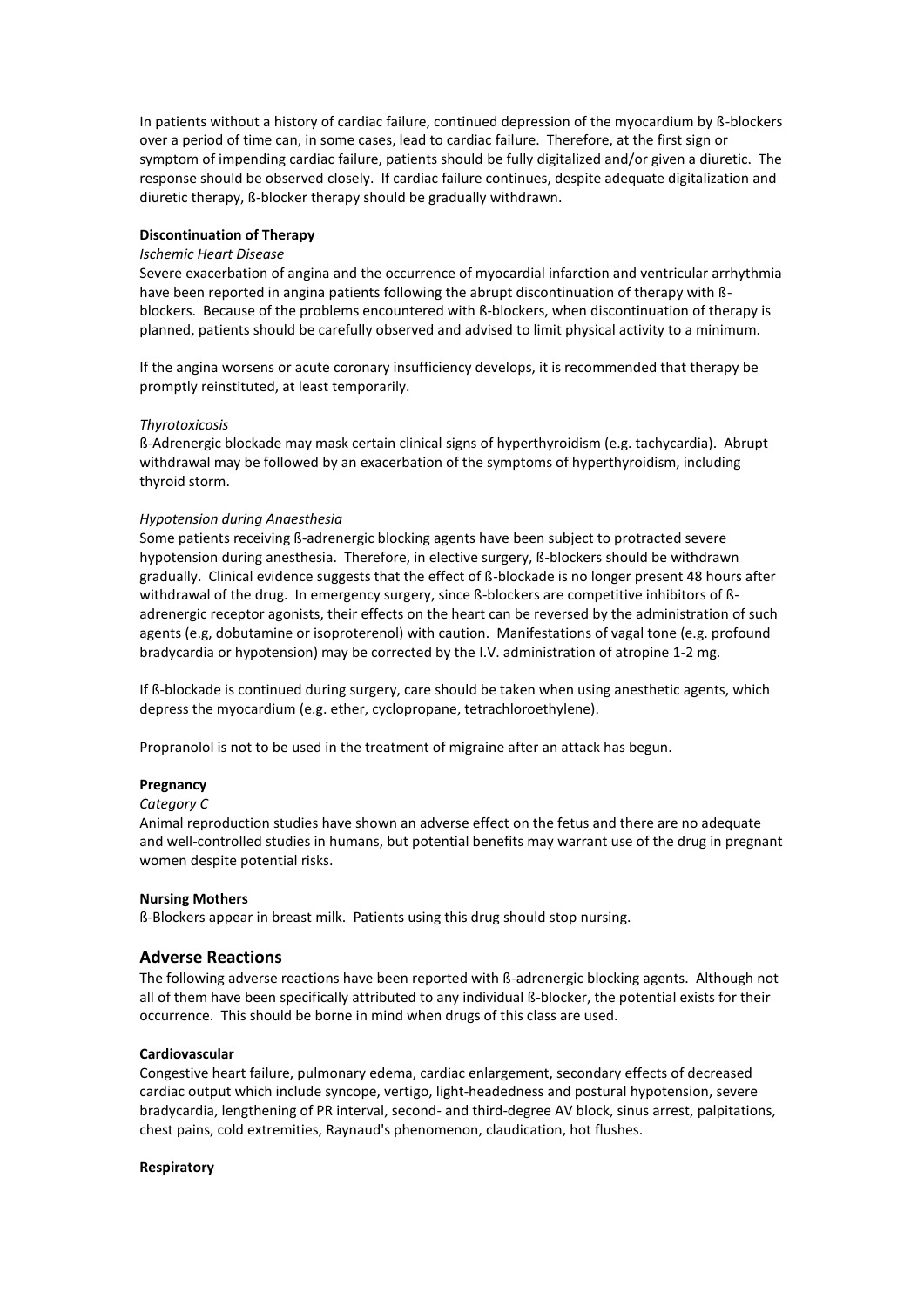Shortness of breath, wheezing, bronchospasm, status asthmaticus.

#### **Central Nervous System**

Light-headedness, mental depression manifested by insomnia, lassitude, weakness, fatigue, reversible mental depression progressing to catatonia, visual disturbances, hallucinations, vivid dreams, acute reversible syndrome characterized by disorientation for time and place, short term memory loss, emotional liability, slightly clouded sensoriurn, decreased neuropsychometric performance.

#### **Gastrointestinal**

Diarrhea, constipation, flatulence, heartburn, anorexia, nausea and vomiting, abdominal pain, dryness of mouth, mesenteric arterial thrombosis, ischemic colitis.

#### **Allergic**

Pharyngitis, laryngospasm and respiratory distress, agranulocytosis, erythematous rash, fever combined with aching and sore throat.

#### **Haematological**

Agranulocytosis, thrornbocytopenic purpura, nonthrombocytopenic purpura.

#### **Ophthalmological**

Conjunctivitis, dry eyes, itching eyes, blurred vision. Oculomucocutaneous reactions involving the skin, serous membranes and conjunctivae reported for the ß-blocker practolol, have not been associated with this drug.

#### **Miscellaneous**

Reversible alopecia, lupus erythematosus-like reactions, psoriasiform rashes, dry eyes, male impotence, and Peyronie's disease have been reported rarely.

### **Precautions**

In patients prone to non-allergic bronchospasm (e.g. chronic bronchitis, emphysema), this drug should be administered with caution, since it may block the bronchodilation produced by endogenous and exogenous catecholamine stimulation of ß2-receptors.

ß-Blockers may mask tachycardia occurring with hypoglycemia. However, other manifestations such as dizziness and sweating may not be significantly affected. ß-Blockers should be administered with caution to patients subject to spontaneous hypoglycemia, or to diabetic patients (especially those with labile diabetes) who are receiving insulin or oral hypoglycaemic agents.

In patients with metabolic acidosis, particular caution should be observed when using this drug. ßblockade may impair the sympathetic nervous tone required in such patients in order to maintain vital functions.

Smoking may reduce serum levels and increase the clearance of propranolol in patients receiving this drug on a chronic basis.

## **Drug Interactions**

## *ß-Blockers/ Clonidine*

When therapy is discontinued in patients receiving a ß-blocker and clonidine concurrently, both drugs should be withdrawn gradually, first the ß-blocker and then clonidine, in order to avoid clonidinehypertensive crisis.

#### *ß- Blockers/ Sympathomimetics*

Concurrent use of ß-blockers with adrenaline, phenylephrine and possibly other Sympathomimetics may result in significant hypertension and excessive bradycardia with possible heart block. Concurrent use requires careful monitoring.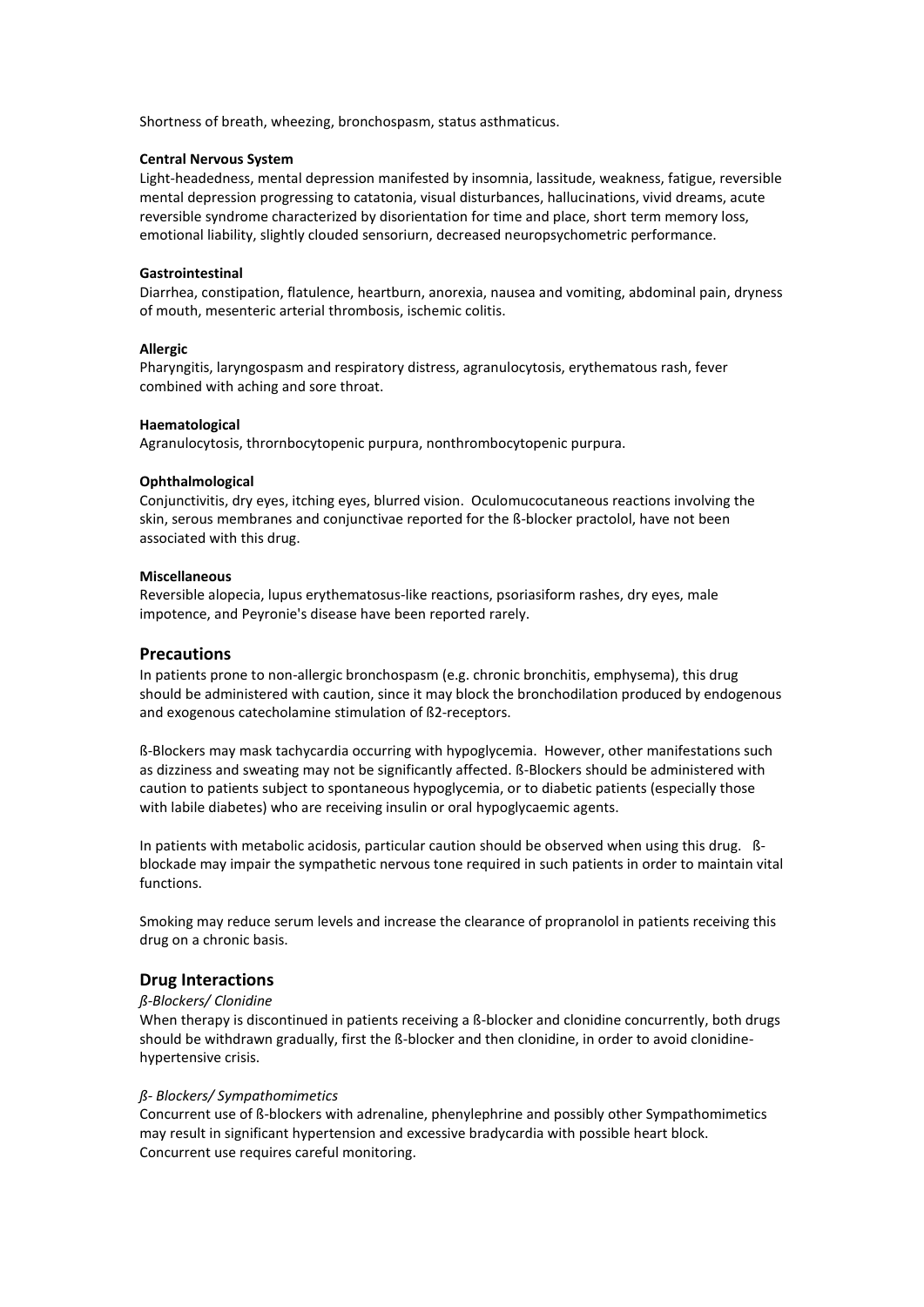#### *ß-Blockers/Hypoglycemics*

ß-Adrenergic blockade may mask the premonitory signs and symptoms of acute hypoglycemia. Therefore, it is recommended to adjust the dosage of antidiabetic drugs when they are administered concurrently with ß-blockers .

#### *ß-Blockers/ Digitalis Glycosides*

Concurrent use may result in excessive bradycardia with possible heart block. Careful monitoring is necessary (see Warnings).

#### *ß-Blockers/ Calcium Channel Blockers*

Literature reports suggest that oral calcium antagonists may be used in combination with  $\beta$ adrenergic blocking agents when heart function is normal. However, they should be avoided in patients with impaired cardiac function. Hypotension, AV conduction disturbances, and left ventricular failure have been reported in some patients receiving ß-adrenergic blocking agents when an oral calcium antagonist was added to the treatment regimen.

#### *ß-Blockers/Theophylline and its Derivatives*

Concurrent administration of theophylline and ß-adrenergic blocking agents may have antagonizing effects. Theophylline inhibits phosphodiesterase and produces ß-adrenergic stimulation. ßadrenergic blocking agents may also decrease theophylline clearance. This effect is notable in patients who have increased theophylline clearance induced by cigarette smoking.

#### *ß-Blockers/ Nondepolarizing Neuromuscular Blocking Agents*

ß-Blockers may potentiate and prolong the action of nondepolarizing neuromuscular blocking agents such as gallamine, pancuronium and tubocurarine.

#### *ß-Blockers/ Reserpine*

Reserpine and other catecholamine-depleting drugs may have an additive and possibly excessive effect when given with ß-blocking agents. Therefore, patients should be closely observed for evidence of excessive reduction of sympathetic tone (hypotension and/or excessive bradycardia), which may produce vertigo, syncope or postural hypotension.

#### *ß-Blockers*/ *Non-steroidal Anti-inflammatory Drugs*

Blunting of the antihypertensive effect of ß-adrenergic receptor blocking agents by non-steroidal antiinflammatory drugs has been reported. When using these agents concomitantly, patients should be observed carefully to confirm that the desired therapeutic effect has been obtained.

#### *Propranolol*/ *Chlorpromazine*

An increase in ß-adrenergic blockade may occur.

#### *Propranolol*/ *Cimetidine*

Cimetidine appears to inhibit the hepatic enzymes responsible for propranolol first-pass metabolism, leading to increased propranolol bioavailability.

#### **Diagnostic Interference**

ß-Blockers may produce hypoglycemia and interfere with glucose insulin tolerance tests. Propranolol may interfere with the glaucoma-screening test due to a reduction in intraocular pressure.

## **Dosage and Administration**

The dosage range for Blocadril varies according to indication.

#### **Hypertension**

Dosage must be individualized. The usual initial dosage is 40 mg Blocadril twice daily, whether used alone or added to a diuretic. Dosage may be increased gradually until adequate blood pressure is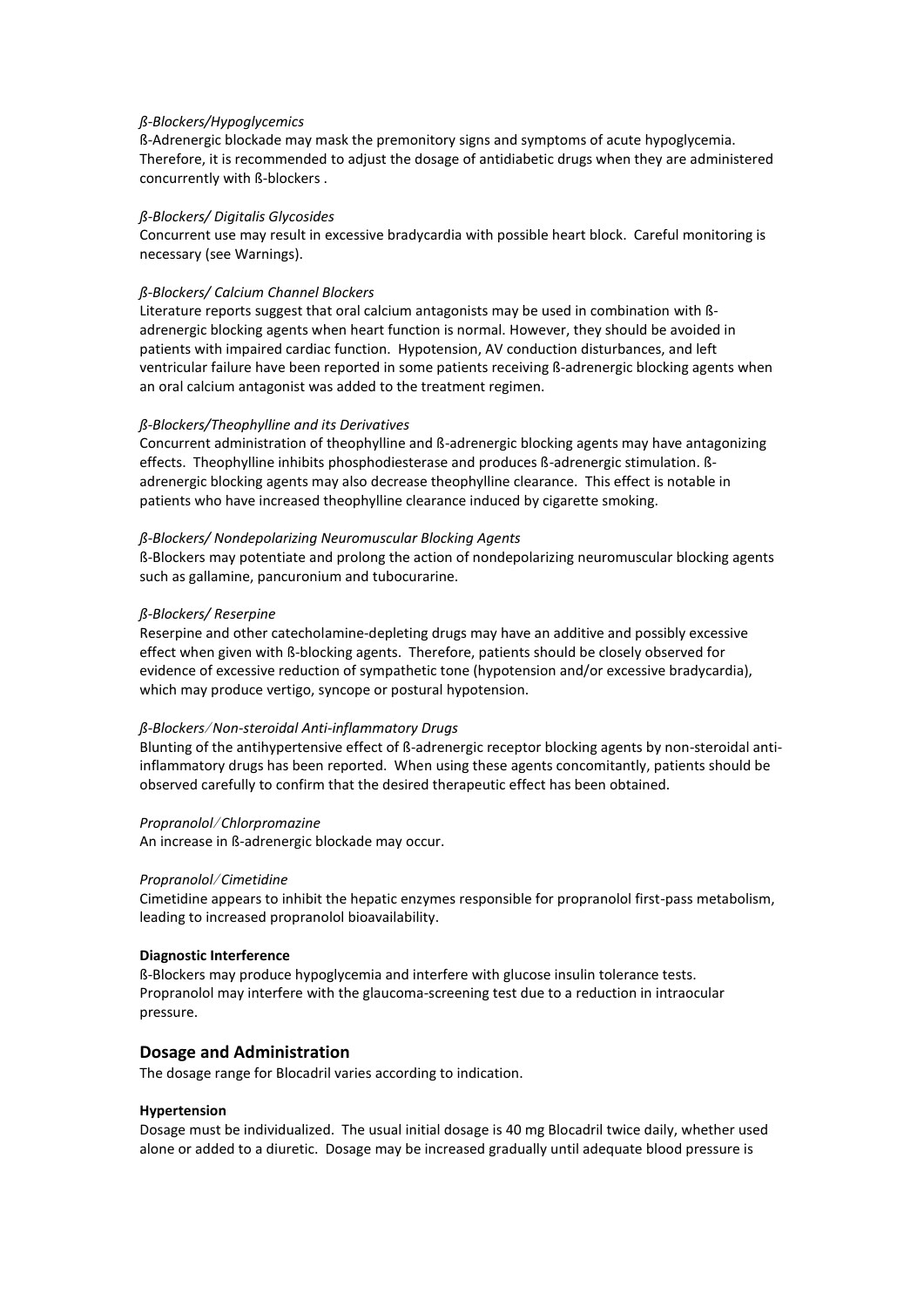achieved. The usual dosage is 160-480 mg/day. In some instances, a dosage of 640 mg/day may be required.

#### **Angina Pectoris**

Dosage must be individualized. Starting with 10-20 mg 3-4 times daily before meals and at bedtime, dosage should be gradually increased at 3-7 day intervals until optimum response is obtained. If treatment is to be discontinued, the dosage should be reduced gradually over a period of several weeks.

#### **Arrhythmias**

10-30 mg 3-4 times daily, before meals and at bedtime.

#### **Migraine**

Dosage must be individualized. The initial oral dose is 80 mg Blocadril daily, in divided doses. The usual effective dose range is 160-240 mg/day. The dosage may be increased gradually to achieve optimum migraine prophylaxis.

#### **Hypertrophic Subaortic Stenosis**

20-40 mg 3-4 times daily, before meals and at bedtime.

#### **Pheochromocytoma**

*Preoperatively* 60 mg daily in divided doses for 3 days prior to surgery, concomitantly with an alpha-adrenergic blocking agent.

*Management of Inoperable Tumor* 30 mg daily, in divided doses.

#### **Myocardial Infarction**

The recommended dosage is 180-240 mg/day, in divided doses. The effectiveness and safety of daily dosages greater than 240 mg for the prevention of cardiac mortality has not been established.

#### **Over Dosage**

#### **Manifestations**

The most common signs and symptoms to be expected with overdosage with a ß-adrenergic receptor blocking agent are symptomatic bradycardia, hypotension, hypoglycemia, bronchospasm, and acute cardiac failure.

#### **Treatment**

Therapy with the ß-blocker should be discontinued and the patient observed closely. In addition to gastric lavage, the following measures should be employed, as appropriate.

#### *Bradycardia*

If hemodynamically stable, no specific therapy is indicated. If hypotensive, give atropine 0.6 mg I.V. or adrenaline. If there is no response to vagal blockade, repeat every 3 minutes to a total of 2-3 mg. Isoproterenol I.V. may be administered cautiously. Large doses of glucagon (5-10 mg I.V. rapidly over 30 seconds, followed by continuous I.V. infusion of 5 mg/hour) may increase heart rate, even if atropine and isoproterenol have failed. In refractory cases, transvenous cardiac pacing may be needed.

#### *Bronchospasm*

Administer a ß2-Stimulating agent and/or a theophylline derivative.

*Acute Cardiac Failure*